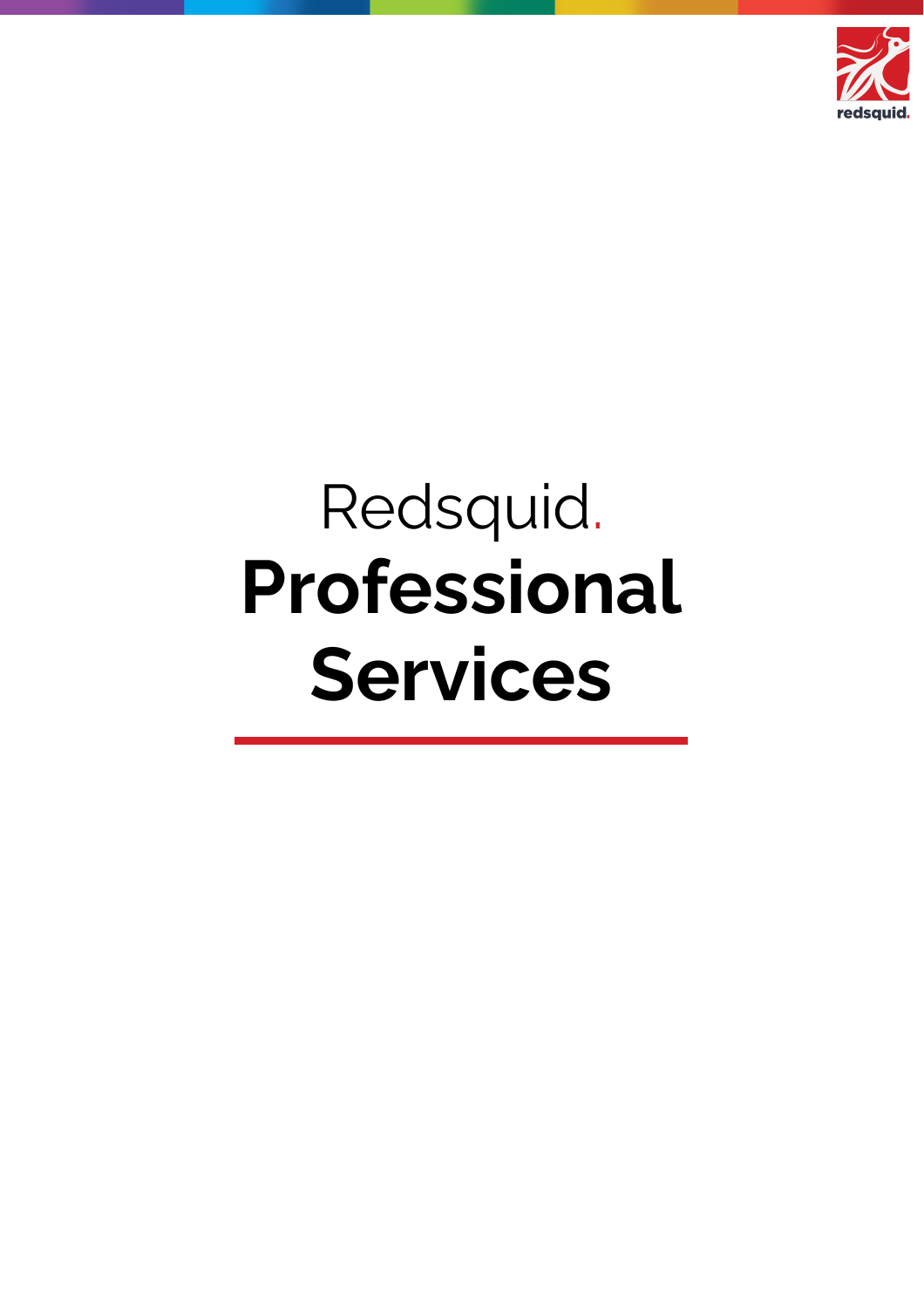

#### **PROFESSIONAL SERVICES**

- 1.1 No Professional Services shall proceed until the Order Form has been agreed between the Parties.
- 1.2 Supplier will provide the Professional Services as set out in the Order Form in accordance with:
	- (a) the Statement of Work;
	- (b) generally accepted industry standards; and
	- (c) all laws directly applicable to Supplier as a provider of the Professional Services.
- 1.3 Supplier will observe all reasonable and lawful directions and instructions given by Client in relation to the Professional Services, or, in the absence of any such directions or instructions, act in such manner as Supplier reasonably considers to be most beneficial to Client's interests.
- 1.4 Supplier will provide the Professional Services on such dates and at such times to be mutuallyagreed between the Parties.

#### **Personnel**

- 1.5 Supplier shall assign such of its personnel ("Supplier Personnel") to perform the Professional Services who are properly educated, trained and qualified for the Professional Services they areto perform.
- 1.6 Supplier Personnel shall primarily provide the Professional Services Off-Site, but may also provide the Professional Services On-Site. Where performance of the Professional Services isrequired On-Site, the Parties shall comply with section 4.
- 1.7 The Parties acknowledge that Supplier Personnel may be required to travel throughout the UKand abroad in the provision of the Professional Services, subject to Client giving Supplier at least 2 weeks' notice of a requirement for any such travel.

#### **CLIENT RESPONSIBILITIES**

1.8 Client shall adhere to the dates scheduled for provision of any Professional Services as set outin the Order Form or as otherwise agreed between the Parties in writing. In the event Client wishes to reschedule the dates for the provision of the Professional Services, Fees shall be payable from Client to Supplier on the following basis: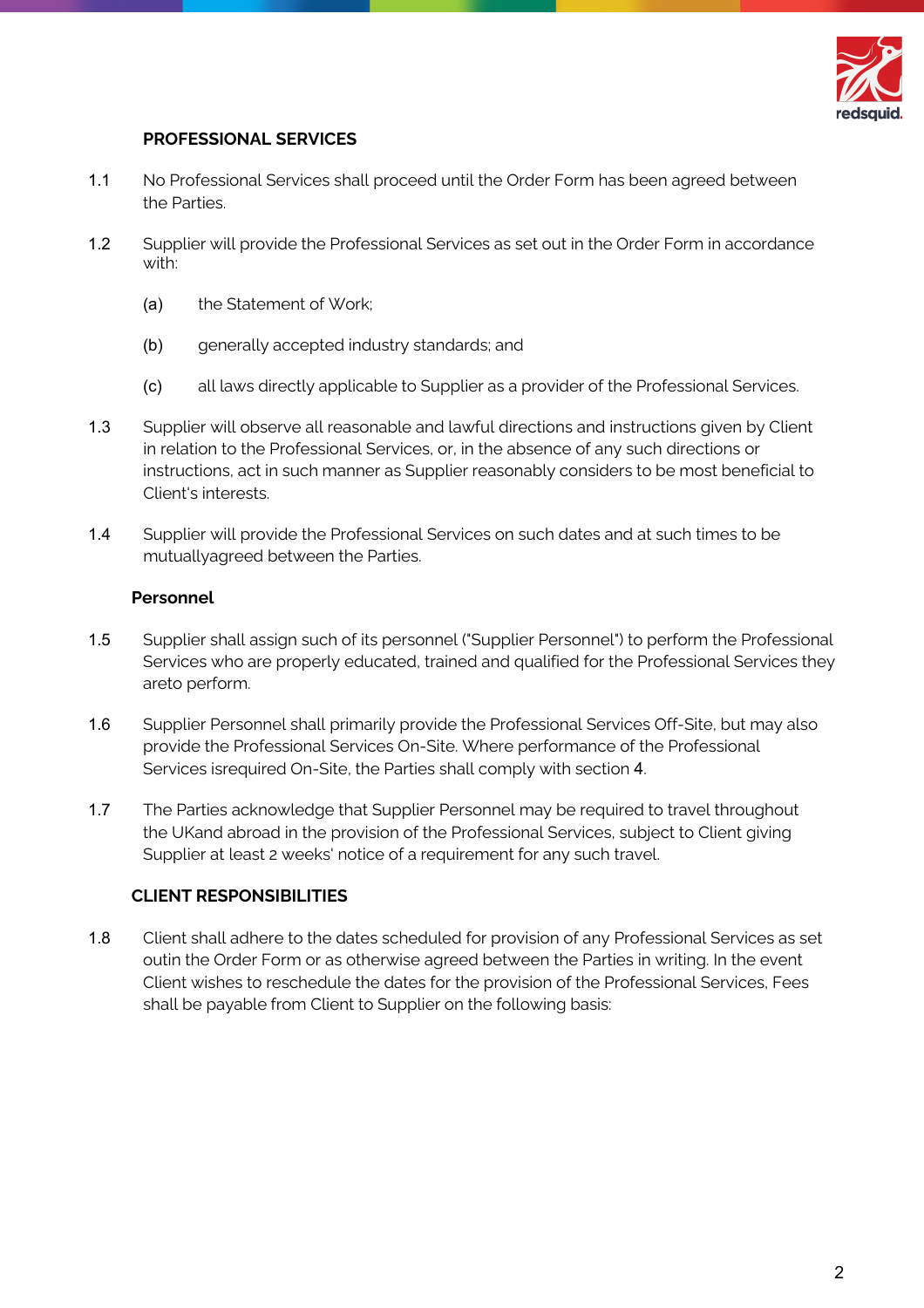

- (a) if rescheduled at Client's request more than 11 Business Days before the scheduledstart date no additional Fees are payable;
- (b) if the Professional Services are rescheduled between 6 Business Days and 11 BusinessDays before the scheduled start date a sum equivalent to 50% of the Fees for the Professional Services to be provided at that time will be payable;
- (c) if the Professional Services are rescheduled less than 6 Business Days before the scheduled start date 100% of the Fees for the Professional Services to be provided atthat time will be payable; and
- (d) in the event of cancellation of the Professional Services, without any rescheduling,100% of the Fees shall remain payable by Client.

### **ON-SITE PERFORMANCE**

- 1.9 In the event that Supplier is required to provide the Professional Services On-Site, Client shall:
	- (a) provide Supplier Personnel with all facilities that may be reasonably required by Supplierfor Supplier Personnel to provide the Professional Services, including network connectivity, access to IT, local administration support, ad hoc printing and photocopying facilities; and
	- (b) notify Supplier of all rules and policies of Client which are applicable On-Site.
- 1.10 Any materials, equipment or facilities supplied by Client for use by Supplier in performing the Professional Services may be used by Supplier strictly for the purposes of performing the Professional Services and shall not be re-allocated to any other work whatsoever without the prior written consent of Client. All materials, equipment and facilities so supplied shall remain the property of Client and Supplier shall at all times and places keep and maintain such mattersunder proper conditions and with all due and reasonable care.
- 1.11 Supplier shall cause all Supplier Personnel who perform the Professional Services On-Site to comply with all rules and policies of Client which are applicable On-Site. Supplier shall have fullresponsibility for the safety and security of all Supplier Personnel who perform the ProfessionalServices On-Site.

## **ACCEPTANCE**

1.12 Deliverables will be deemed accepted if not rejected by Client by providing written notice withinten (10) business days after delivery specifically identifying the manner in which the Deliverables fail to materially comply with their applicable specifications (as described in the Order Form).

### **IPR**

1.13 All IPR in the Deliverables remains in and/or is assigned to Supplier. Effective upon final payment (including any licence fee specified in the Order Form), Supplier grants to Client, subject to any restrictions applicable to any third party materials embodied in the Deliverables, aperpetual, worldwide, non-transferable, non-exclusive, irrevocable right and license to use,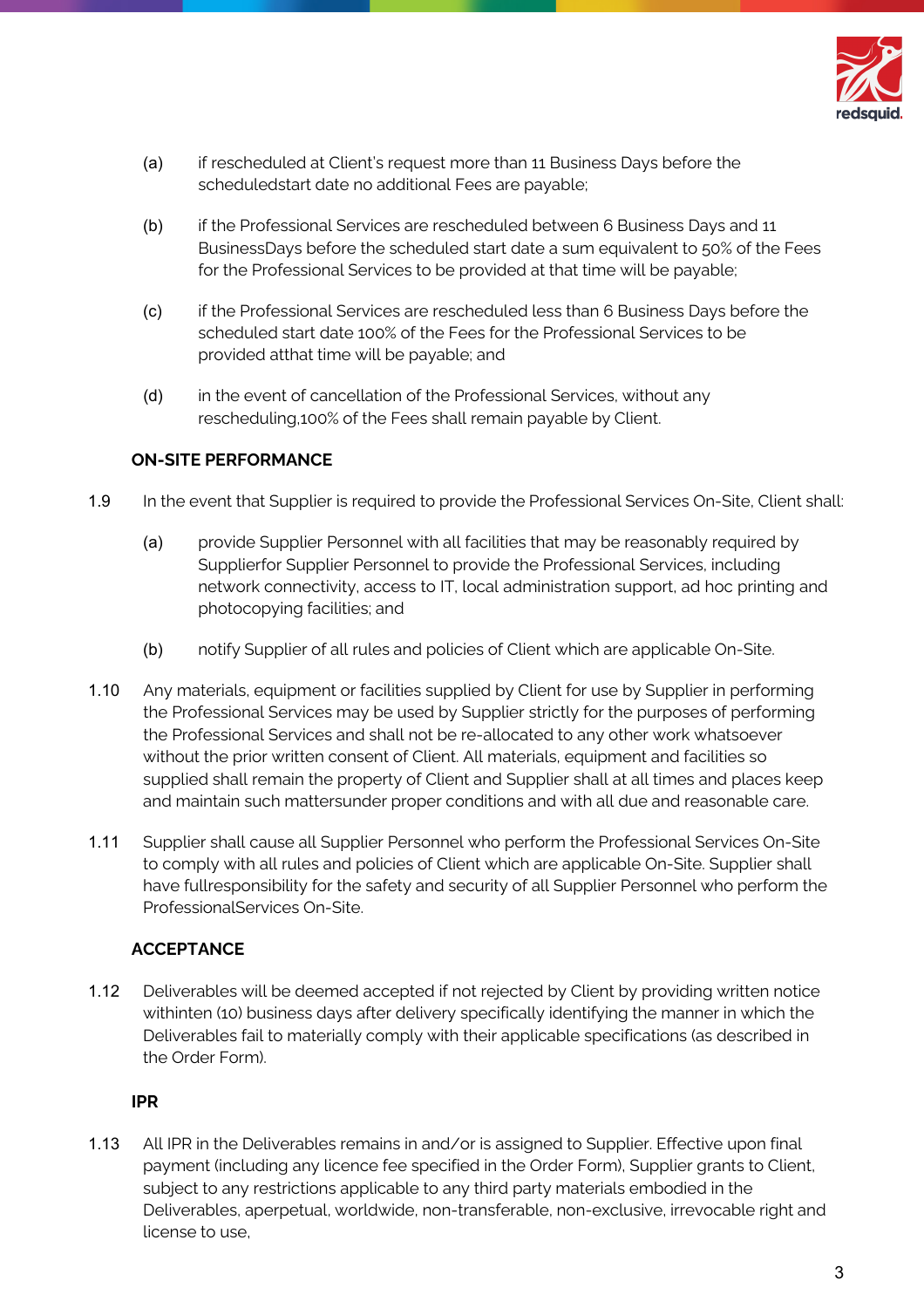

copy, modify and prepare derivative works of the Deliverables for purposes of Client's and itsaffiliated companies' internal business only.

1.14 Supplier Pre-Existing IP embedded in Deliverables may not be used separately. Supplier is not precluded from independently developing for itself, or for others, anything, whether in tangible ornon-tangible form, which is competitive with, or similar to, the Deliverables provided and to the extent that they do not contain Client Confidential Information.

### **WARRANTIES**

1.15 Supplier warrants that Deliverables will materially comply with their applicable specifications (asdescribed in the Schedule of Work, or otherwise referenced in the Order Form).